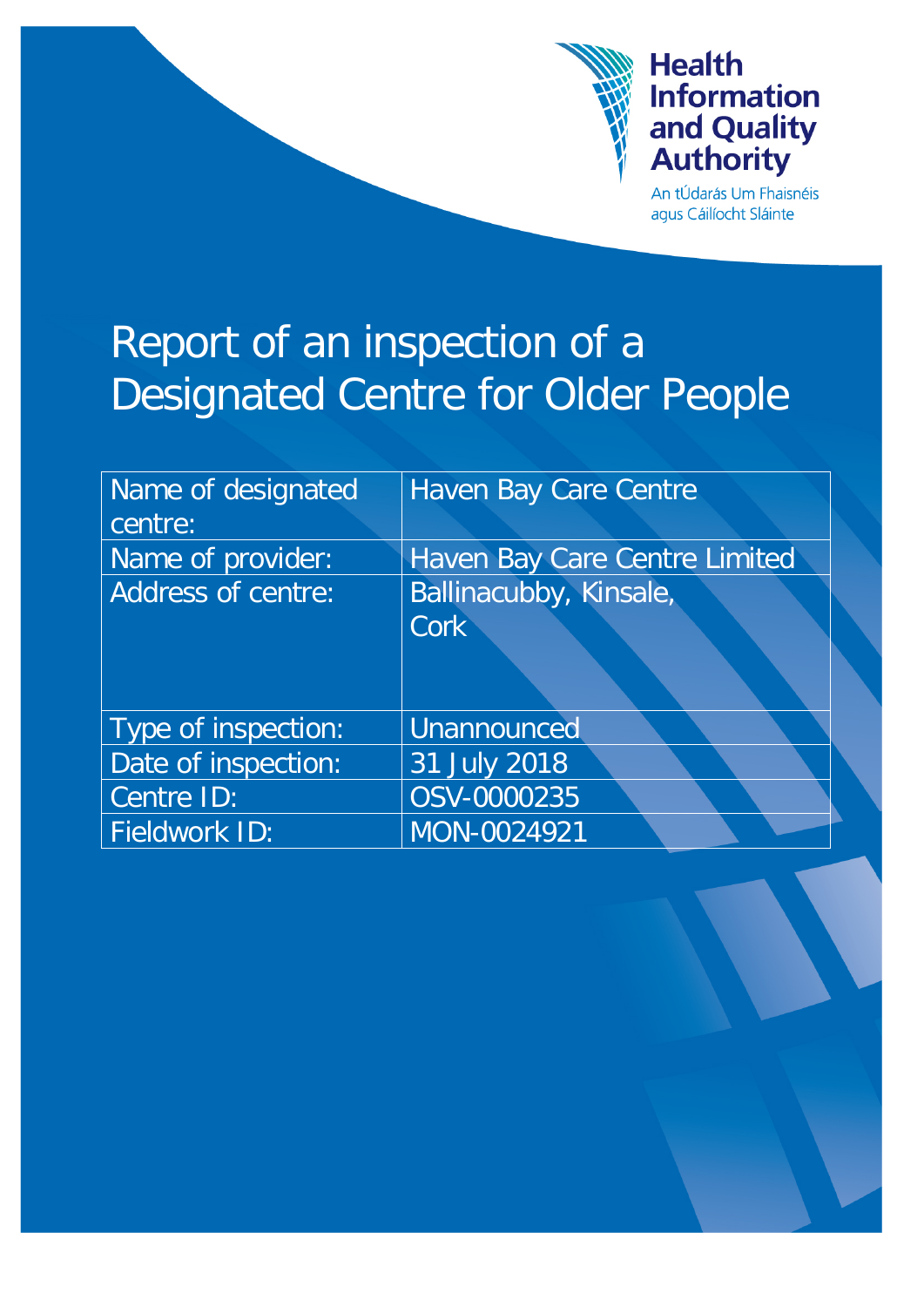# About the designated centre

The following information has been submitted by the registered provider and describes the service they provide.

Haven Bay Care centre is a purpose built centre on the outskirts of Kinsale town close to all local amenities. It is built over three levels and provides residential accommodation for 100 residents. The centre currently provides accommodation for residents on the three floors with lift and stair access between floors. Spread across the three floors there are 86 single bedrooms and seven twin bedrooms with en suites bathrooms. There is a twelve bedded secure unit on the lower ground floor. Communal accommodation included numerous day and dining rooms, an oratory, a hairdressing room, a therapy room and quiet rooms. Residents had access to a number of gardens inclusive of walkways, water features, raised gardens and seating/tables. The garden area in the lower ground floor opened off the secure unit and provided a sensory garden with raised flower beds, a safe walkway with hand rails and garden furniture. The centre provides care to residents with varying needs, ranging from low dependency to maximum dependency requirements. Staff provide care for residents who require general care, including residents with dementia, physical disabilities, chronic physical illness, psychiatric illness, frail older people and palliative care. The centre provides 24-hour nursing care with a minimum of three nurses on duty at all times. The nurses are supported by care, catering, household and activity staff. Medical and allied healthcare professionals provide ongoing healthcare for residents

#### **The following information outlines some additional data on this centre.**

| Current registration end<br>date:                 | 26/08/2021 |
|---------------------------------------------------|------------|
| Number of residents on the<br>date of inspection: | 77         |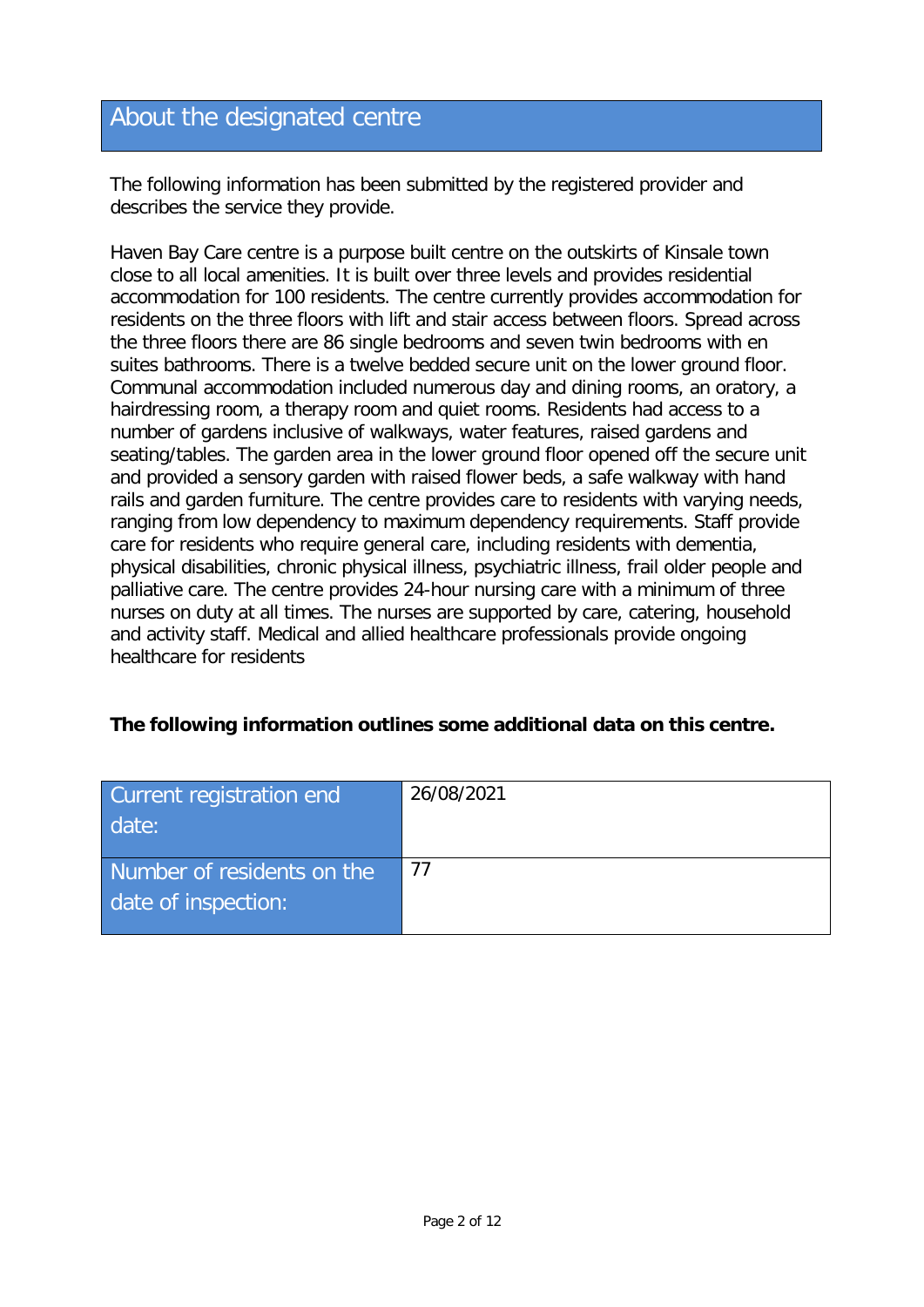# How we inspect

To prepare for this inspection the inspector or inspectors reviewed all information about this centre. This included any previous inspection findings, registration information, information submitted by the provider or person in charge and other unsolicited information since the last inspection.

As part of our inspection, where possible, we:

- speak with residents and the people who visit them to find out their experience of the service,
- **talk with staff and management to find out how they plan, deliver and monitor** the care and support services that are provided to people who live in the centre,
- **•** observe practice and daily life to see if it reflects what people tell us,
- **F** review documents to see if appropriate records are kept and that they reflect practice and what people tell us.

In order to summarise our inspection findings and to describe how well a service is doing, we group and report on the regulations under two dimensions of:

#### **1. Capacity and capability of the service:**

This section describes the leadership and management of the centre and how effective it is in ensuring that a good quality and safe service is being provided. It outlines how people who work in the centre are recruited and trained and whether there are appropriate systems and processes in place to underpin the safe delivery and oversight of the service.

#### **2. Quality and safety of the service:**

This section describes the care and support people receive and if it was of a good quality and ensured people were safe. It includes information about the care and supports available for people and the environment in which they live.

A full list of all regulations and the dimension they are reported under can be seen in Appendix 1.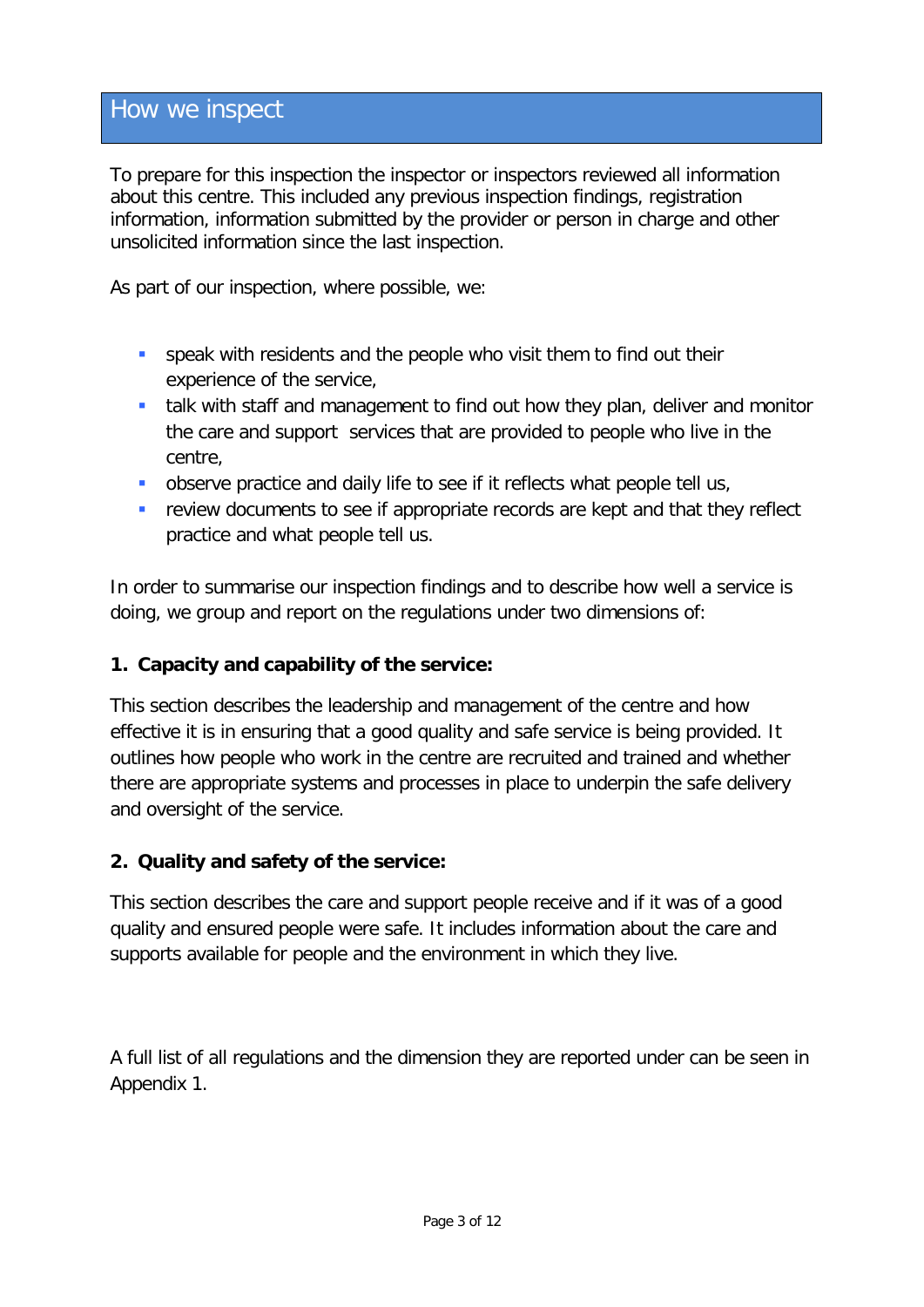# **This inspection was carried out during the following times:**

| Date         | Times of<br>Inspection  | Inspector                | <b>Role</b> |
|--------------|-------------------------|--------------------------|-------------|
| 31 July 2018 | 09:00hrs to<br>14:00hrs | <b>Caroline Connelly</b> | Lead        |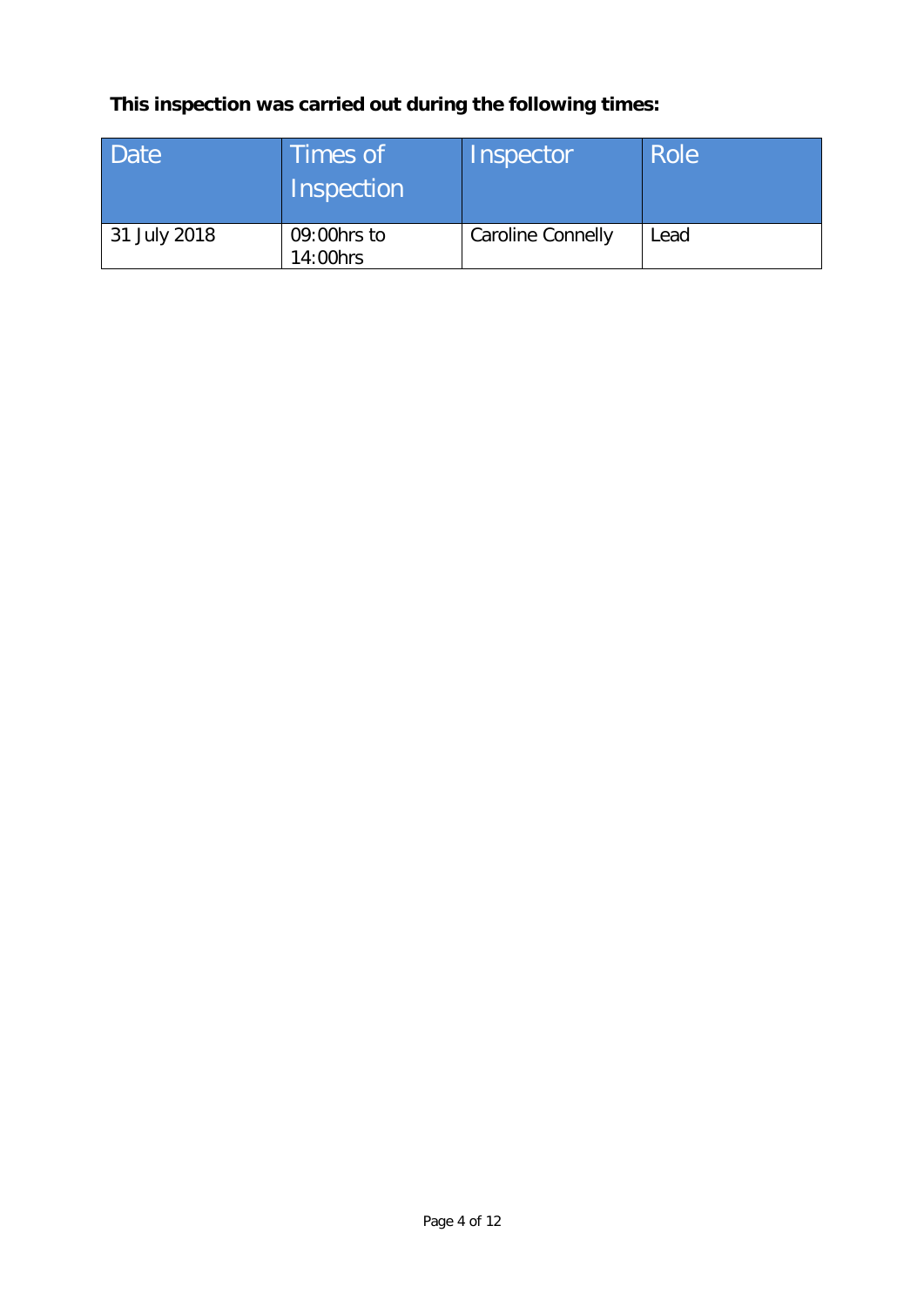#### **Views of people who use the service**

The inspector spoke with a number of the residents throughout this inspection and the previous inspection of the centre in May 2018. Residents said they felt safe and well cared for and knew the names of the provider, person in charge and staff whom they considered to be approachable and helpful.

Residents reported satisfaction with the food and said choices were offered at meal times. They were particularly complimentary about the home baking which they looked forward to and enjoyed daily. Residents spoke of their privacy being protected and having choice about when they get up in the morning, retire at night and where to eat their meals. Residents who the inspector spoke with expressed great satisfaction with the activities and the variety of different activities available to them. Residents spoke of the regular trips out accompanied by staff which they enjoyed and looked forward to. Residents were very complimentary about staff, saying staff were very caring and helpful. Residents said they were consulted with on a daily basis and regular residents' meetings were facilitated. They told the inspector that they had regular consultation about the new extension to the building from the provider and management team and felt involved in the stages of the building and any effects it may have on them.

# **Capacity and capability**

There were effective management systems in this centre, ensuring good quality care was delivered to the residents. The management team were proactive in response to issues as they arose and improvements required from on the previous inspection had been addressed and rectified. There was a clearly defined management structure in place and staff were aware of their roles and responsibilities.

The centre is currently registered to provide care to 79 residents and the provider has applied for registration for 100 residents following the building of a new first floor extension of 20 single ensuite bedrooms. On the previous inspection in May 2018 the inspector saw that in preparation for the inclusion of the extension to the first floor, the lounge and dining room had been relocated to a more central position and was larger in size this was located to an area where bedrooms had been. Newly renovated bedrooms with en-suite bathrooms were put in the area where the previous lounge had been. On that inspection there had been no change to resident numbers. However one of the newly renovated bedrooms room 312 was a twin room used as a single room. The provider has now applied to register this room as a twin room giving a net increase in bed numbers of 21. This ensuite bedroom was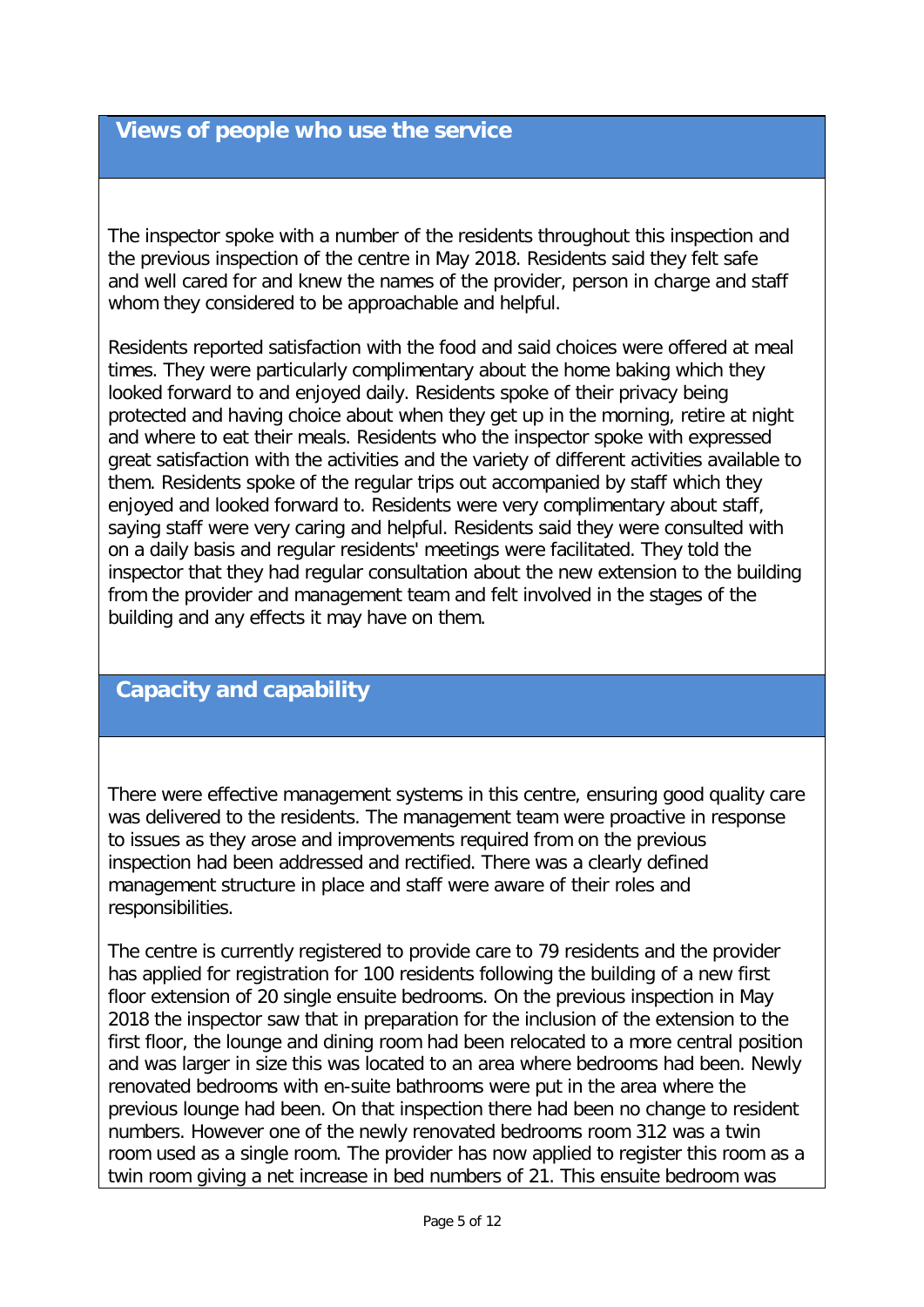large in size with adequate screening and plenty of storage space for personal belongings. The new extension was built to a very high specification all bedrooms were single en-suite, large in size with plenty of wardrobe and locked storage space. An additional lounge, nurses station, sluice room and clinic room were included in the extension. The provider has agreed to limit admissions to a maximum of 3 residents per week and not to admit any residents on a Friday.

This inspection was undertaken to assess the new building, follow up on actions from the previous inspection and ensure compliance with the standards and legislation as numbers of residents increase in the centre. The inspector was satisfied that during the inspection the staffing levels and skill-mix were sufficient to meet the assessed needs of residents. The provider and person in charge provided a detailed plan of the proposed roster for the new extension and for the phased increase in residents numbers and staffing pro rata. The inspector saw that a large number of nursing staff, care assistants and household staff had already been recruited and inducted and further recruitment was ongoing. Robust recruitment procedures were in place and all staff had met the requirements of Schedule two prior to commencement of employment. The management team provided assurance to the inspector that all staff had Garda vetting in place prior to commencing employment. The centre provided ongoing mandatory and clinical training to staff which was readily available to all staff.

During the inspection, staffing levels and skill-mix were sufficient to meet the assessed needs of residents. The provider and person in charge provided a detailed plan of the proposed roster for the new extension and for the phased increase in residents numbers and staffing pro rata. A large number of nursing staff, care assistants and household staff had already been recruited and inducted and further recruitment was ongoing. Robust recruitment procedures were in place and all staff had met the requirements of Schedule two prior to commencement of employment. The management team provided assurance to the inspector that all staff had Garda vetting in place prior to commencing employment. A high level of mandatory and non mandatory training was provided and made available to all staff.

Improvements were seen in the recording of satisfaction with the outcome of complaints since the previous inspection. There was a robust complaints management system in place with evidence of complaints recorded, investigation into the complaint, actions taken and the satisfaction of the complainant with the outcome. Oversight of complaints was signed off by the person in charge and included lessons learnt and improvements to practices following on from complaints.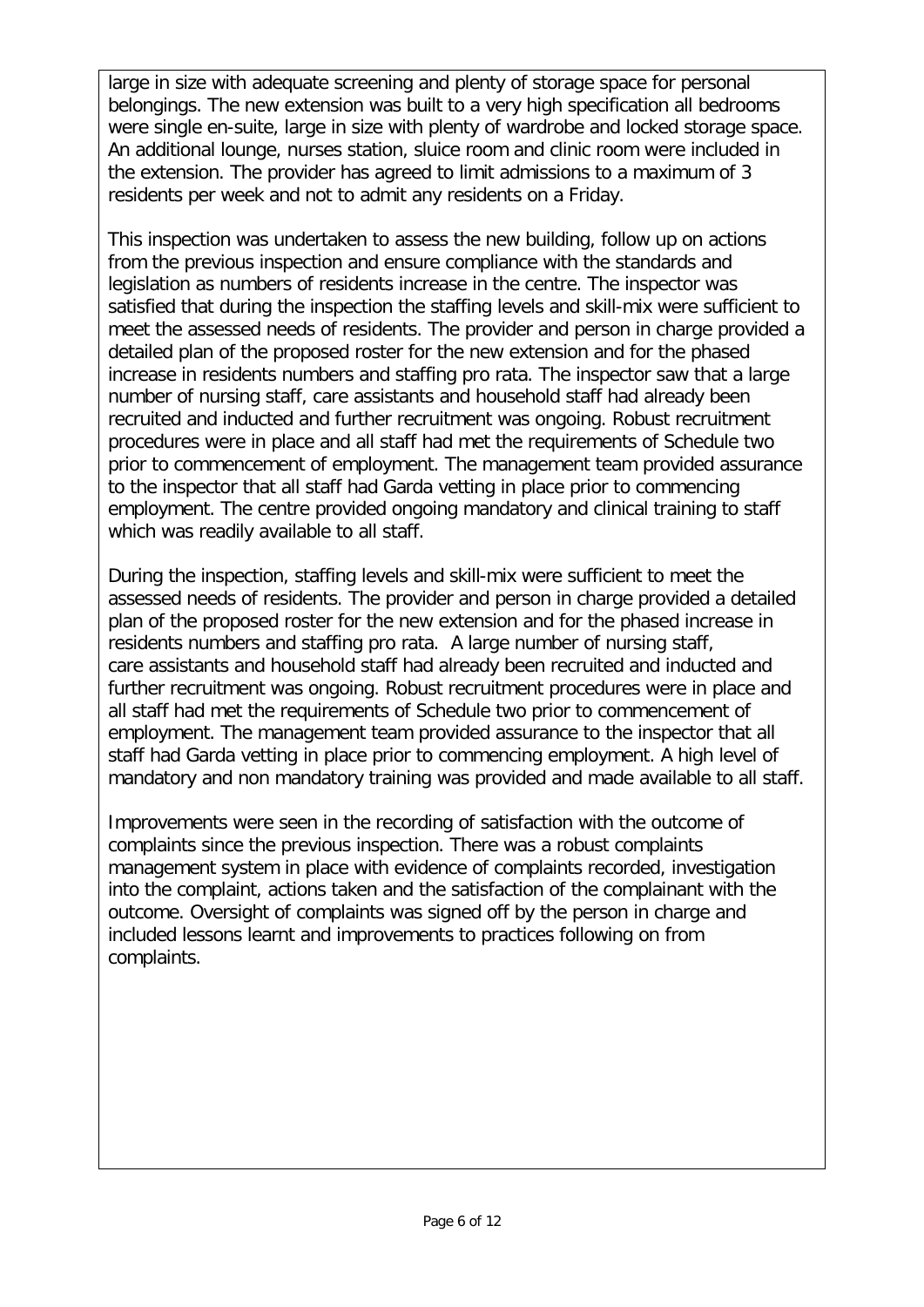#### Regulation 14: Persons in charge

The person in charge had the required experience and qualifications in order to manage the service and meet its stated purpose, aims and objectives. The person in charge was knowledgeable regarding the regulations, HIQA Standards and her statutory responsibilities.

Judgment: Compliant

#### Regulation 15: Staffing

During the inspection, staffing levels and skill-mix were sufficient to meet the assessed needs of residents. Proposed staffing levels were agreed to be kept under constant review as the centre increased in resident numbers.

Judgment: Compliant

# Regulation 16: Training and staff development

Records viewed by the inspector confirmed that there was a high level of training provided in the centre with numerous training dates scheduled for 2018 and 2019. Staff told the inspectors they were encouraged to undertake training by the person in charge. Mandatory training was in place and staff had received up to date training in fire safety, safe moving and handling, management of responsive behaviours and safeguarding vulnerable persons. Staff also attended training in areas such as dementia specific training, the prevention of falls, infection control and medication management. Nursing staff confirmed they had also attended other clinical training including end of life care.

Judgment: Compliant

Regulation 23: Governance and management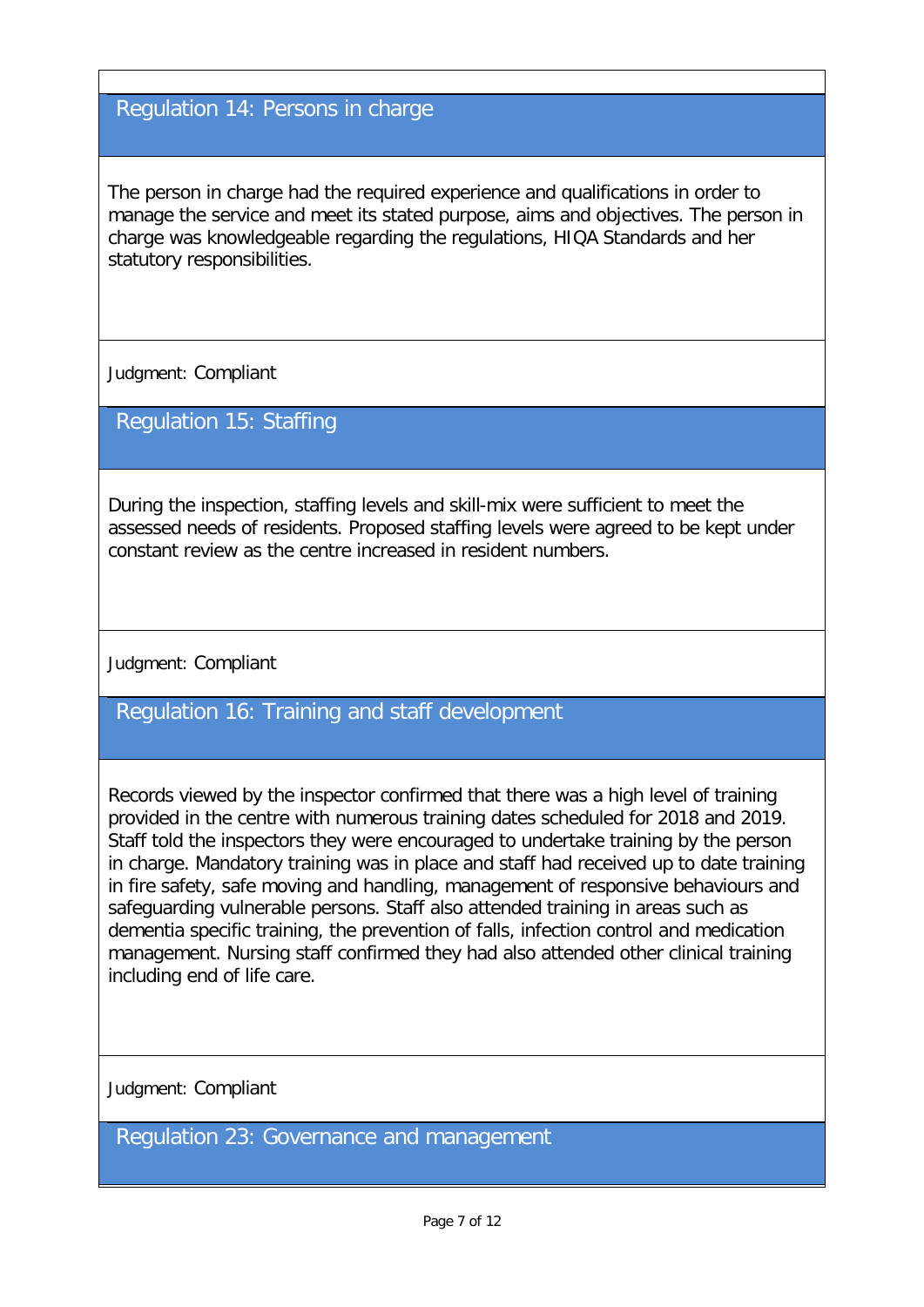There was a clearly defined management structure in place and staff were aware of their roles and responsibilities. A comprehensive annual review of the quality and safety of care delivered to residents in the centre for the previous year was completed, with an action plan for the year ahead. The person in charge was collecting key performance indicators and ongoing audits demonstrated improvements in the quality and safety of care.

Judgment: Compliant

### Regulation 3: Statement of purpose

A detailed statement of purpose was available to staff, residents and relatives. This contained a statement of the designated centre's vision, mission and values. It accurately described the facilities and services available to residents, and the size and layout of the premises.

Judgment: Compliant

#### Regulation 34: Complaints procedure

There was a robust complaints management system in place and improvements were seen in the recording of satisfaction with the outcome of complaints since the previous inspection

Judgment: Compliant

# **Quality and safety**

Overall, residents were supported and encouraged to have a good quality of life which was respectful of their wishes and choices. Residents' needs were being met through very good access to healthcare services, opportunities for social engagement and a premises that met their needs. The quality of residents' lives was enhanced by the provision of a choice of interesting things for them to do during the day. The inspector found that a ethos of respect for residents was evident. The inspector saw that residents appeared to be very well cared and residents and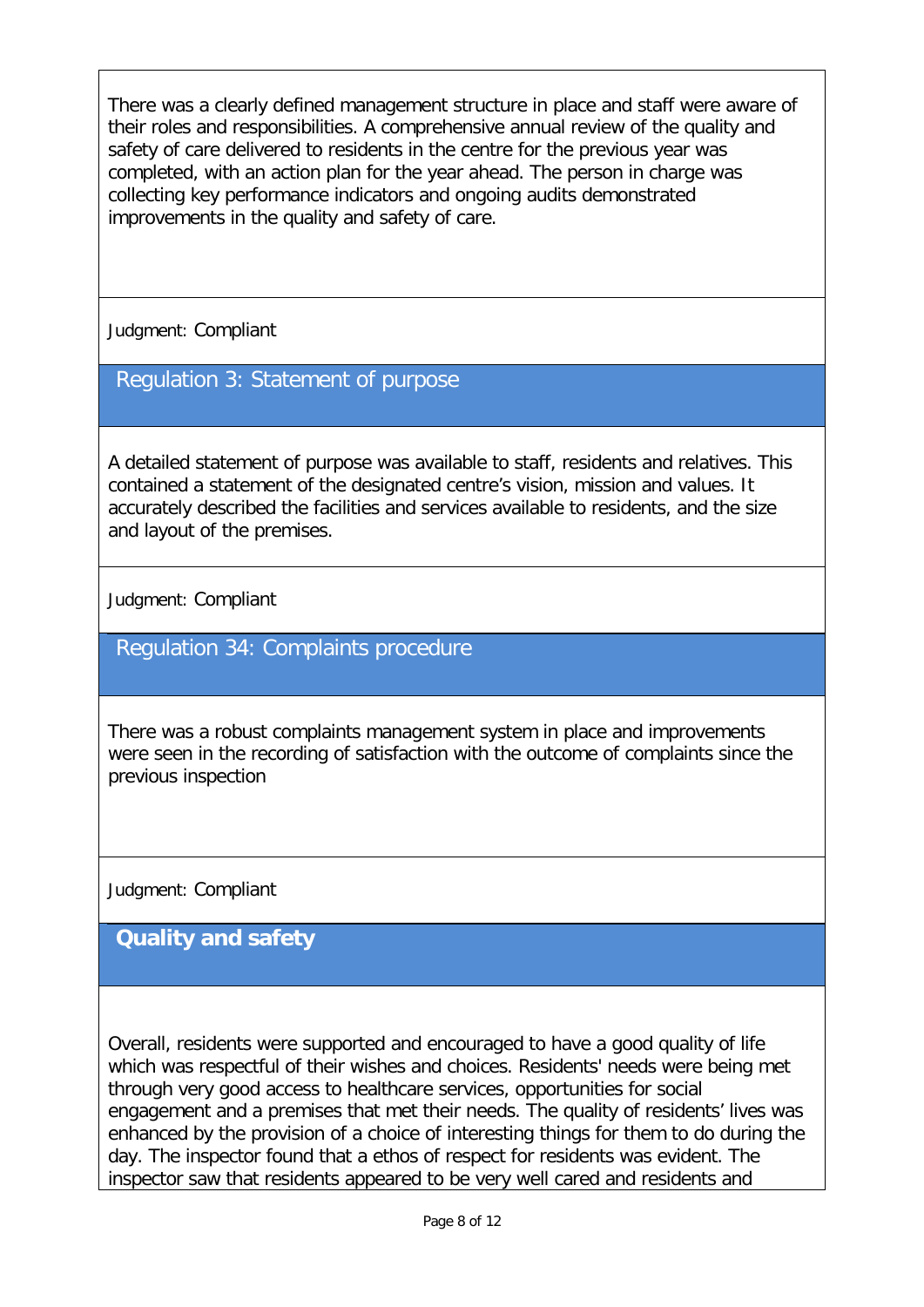relatives gave very positive feedback regarding all aspects of life and care in the centre.

The quality and safety of residents care was looked into and addressed in the thematic inspection of the centre undertaken in May 2018 where compliance was demonstrated. There was a staff member allocated to the function of activity coordinator on daily basis who was assisted by a team of activity staff and volunteers. This team fulfilled a role in meeting the social needs of residents and the inspector observed that staff connected with residents as individuals. The inspector found that residents appeared to be very well cared for and residents and visitors gave positive feedback regarding all aspects of life and care in the centre. The inspector found that staff were knowledgeable about residents' likes, dislikes and personal preferences. Staff interacted with residents in a respectful, kind and warm manner. There was evidence that the centre is deeply rooted in the local community with local choirs and schools regular visitors to the centre. Advocacy services were available to residents as required.

The overall atmosphere in the centre was homely, comfortable and in keeping with the overall assessed needs of the residents who lived there. Many bedrooms were seen to be very personalised. The secure unit had appropriate signage in place to guide a resident around the centre and particularly to support residents who had perceptual difficulties to be orientated to where they were. The centre was well maintained.

The provider had put systems in place to manage risks and ensure that the health and safety of all people using the service was promoted. The health and safety statement was reviewed regularly and appropriate fire safety practices were followed. Fire safety equipment was serviced regularly and the firm alarm board had been moved since the last inspection and was now more accessible to all. An emergency plan had been developed an appropriate response was in place for all emergency situations.

#### Regulation 12: Personal possessions

There was plenty of storage space to store personal possessions including locked storage space in residents bedrooms.

Judgment: Compliant

#### Regulation 17: Premises

The premises was of a high standard with plenty of communal and outdoor space. Residents' bedrooms were discreetly but highly personalized with memorabilia and residents had good access to televisions, radios, papers, magazines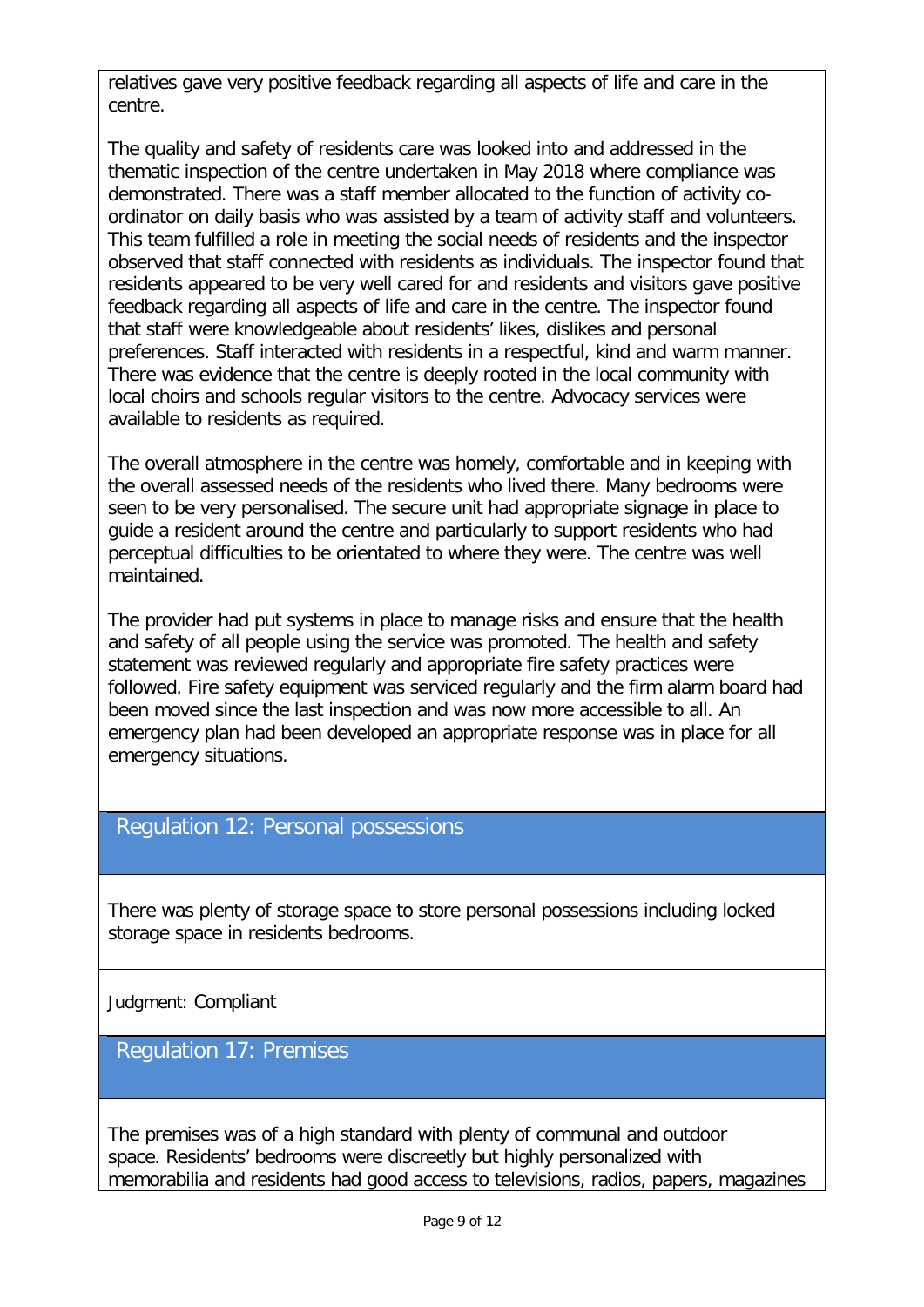and a well stocked in-house library. Access to and from the centre was secure. The premises and grounds were seen to be well-maintained. Appropriate lighting and ventilation were provided.

The centre was warm and comfortable and suitably decorated. Housekeeping was of a high standard. Residents had access to appropriate equipment which promoted their independence and comfort. Specialised assistive equipment or furniture that residents may require, were provided. For example, assisted hoists with designated slings, wheelchairs, alarm mats and cushions, specialist beds and mattresses, respiratory equipment and a computer. Service records were seen and servicing for equipment was found to be up-to-date. A functioning call bell system was in place and call bells were appropriately located throughout the centre.

Judgment: Compliant

Regulation 26: Risk management

There were appropriate risk management procedures in place which were seen to be followed in practice. For each risk identified, it was clearly documented what the hazard was, the level of risk, the measures to control the risk, and the person responsible for taking action. Regular health and safety reviews were also carried out to identify and respond to any potential hazards.

Judgment: Compliant

Regulation 27: Infection control

The centre was observed to be very clean. Appropriate infection control procedures and equipment were in place and staff were observed to abide by best practice in infection control and good hand hygiene.

Judgment: Compliant

Regulation 28: Fire precautions

There were adequate arrangements in place to protect against the risk of fire including fire fighting equipment, means of escape, emergency lighting and regular servicing of the systems. Staff knew what to do in the event of hearing the alarm,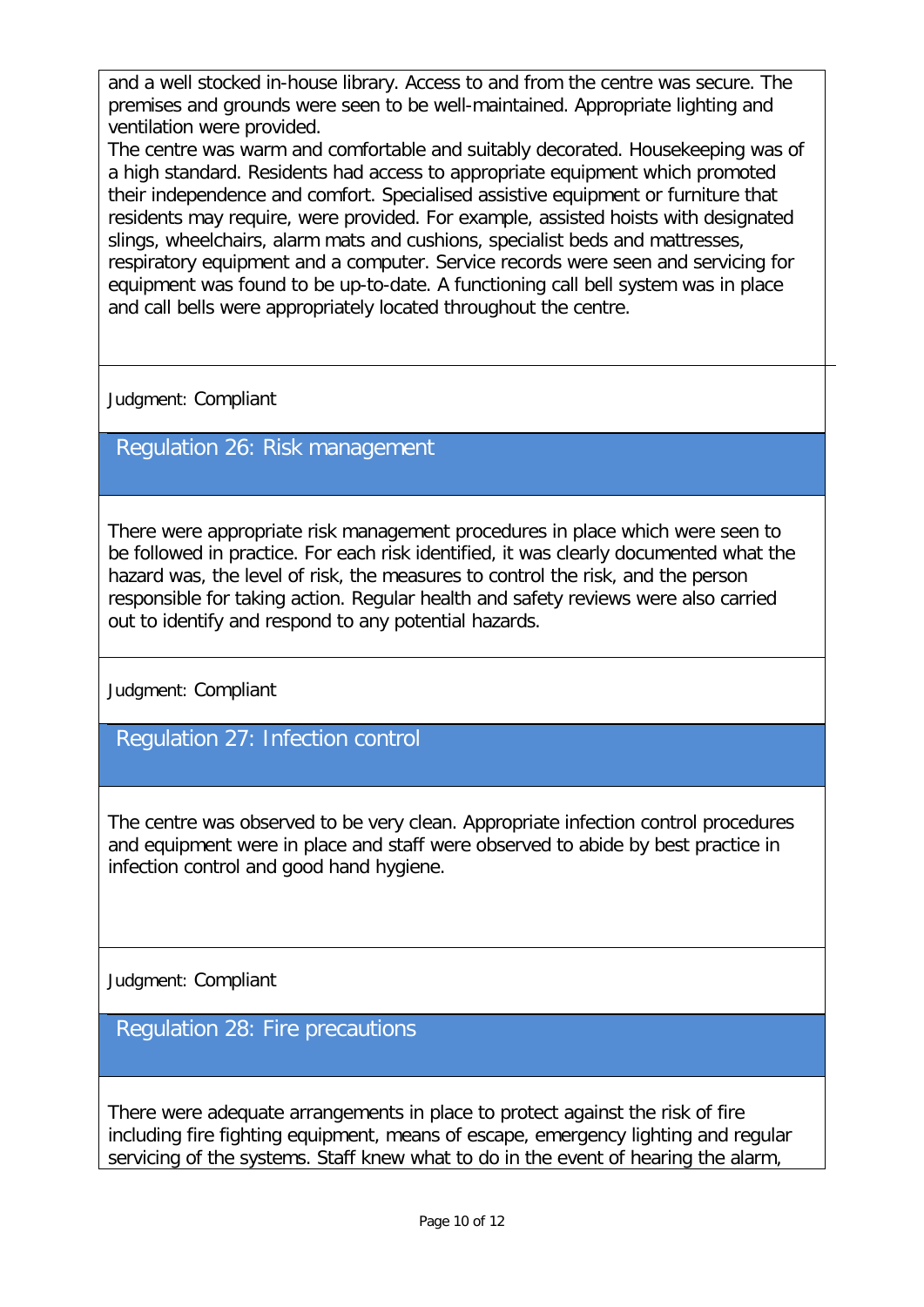and the support needs of each resident in the case of fire or emergency situations were documented. Annual fire training was provided to staff and regular detailed fire drills were undertaken at different times of the day. The centre had a staff member trained as a fire marshal and trainer who provided training to all staff and ran detailed fire drills during the day and night. Certification was seen of the staff members training. The new extension of the building had been certified by the local fire authority.

Judgment: Compliant